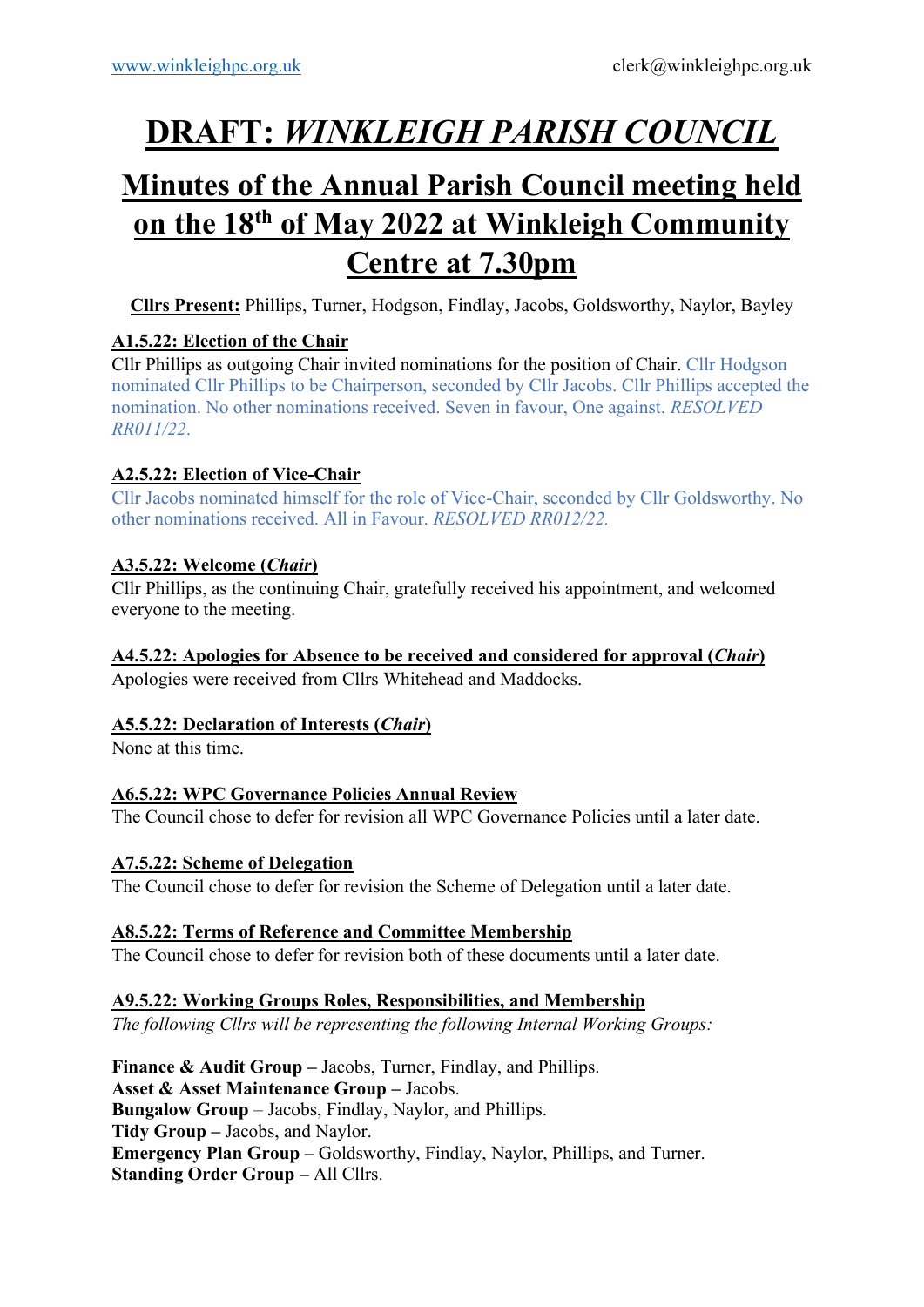#### **Cemetery Grounds Group –** Hodgson.

*The following external groups will be represented by the following Cllrs on the Council:*

**Planning Group** – Goldsworthy and Findlay. **Community Centre Reps – Jacobs and Findlay. Village Hall Rep –** Whitehead. **Sports Centre Reps –** Goldsworthy. **School Reps** – Findlay and Phillips. **YPC Rep** – Vacant. **PCO** – Turner. **Torrington Area Advisory Group** – Turner and Jacobs. **Winkleigh Fair - Phillips.** 

Cllr Jacobs proposed all these memberships be approved for this coming year, seconded Cllr Phillips. All in Favour. *RESOLVED RR013/22.*

#### **A10.5.22: Council Annual Insurance Review**

Cllr Hodgson proposed the Council accept BHIB's insurance continuance quote of £823.07, seconded Cllr Turner. This motion was rejected.

Cllr Jacobs proposed the Clerk be authorised to spend this amount in searching for a better quote, or in the event of this search yielding no results, spending this amount in renewing with BHIB. Seconded Cllr Findlay. All in Favour. *RESOLVED RR014/22.*

#### **A11.5.22: Banking Review**

The Council discussed the various pros and cons of switching banks, and were advised that Unity Bank has more efficient signatory systems.

Cllr Phillips proposed the Council move banks from NatWest Plc to Unity Bank, seconded Cllr Turner. All in Favour. *RESOLVED RR015/22.*

#### **A12.5.22: Financial Matters**

Cllr Hodgson proposed the Council accept the Financial Schedule and authorise all payments, Seconded Cllr Phillips. Seven in Favour, One Against. *RESOLVED RR016/22.*

#### **A13.5.22: Meeting Dates 2022-23**

Cllrs agreed to continue holding ordinary meetings on the fourth Wednesday of each month, subject to alteration. And to hold the Council's holiday from ordinary meetings in July.

#### **A14.5.22: Review of Asset Register**

The Council decided the defer this review until a later date.

#### **A15.5.22: Review of General Council Procedures**

Cllr Findlay proposed the Council review the first two sections of the Data Protection Obligations, seconded Cllr Jacobs. All in Favour. *RESOLVED RR017/22.* All other documents in this section were deferred for a later date.

#### **A16.5.22: Other Reviews**

The Council deferred documents in this section for review at a later date.